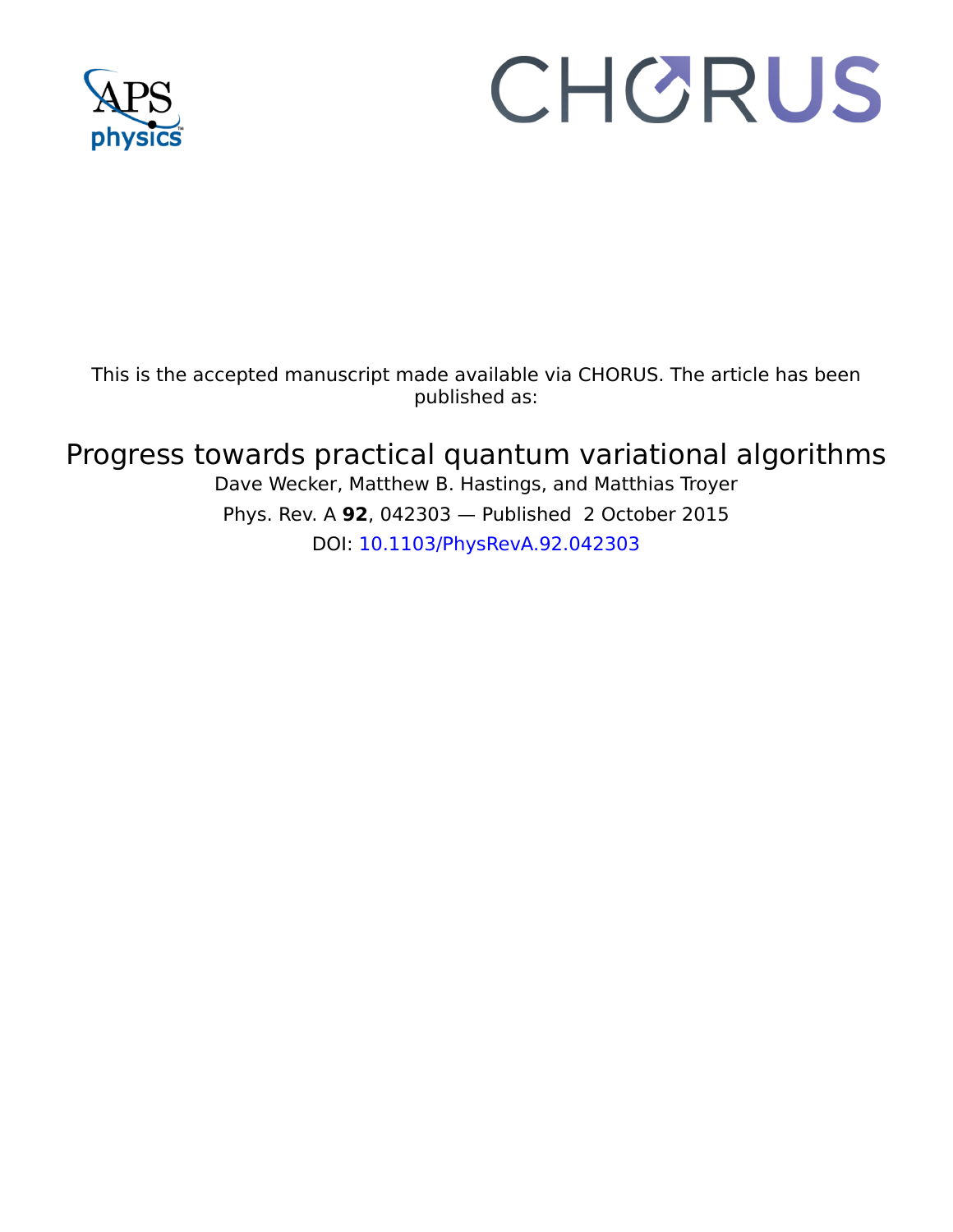# Towards Practical Quantum Variational Algorithms

Dave Wecker,<sup>1</sup> Matthew B. Hastings,<sup>2,1</sup> and Matthias Troyer<sup>3</sup>

 $1$ Quantum Architectures and Computation Group, Microsoft Research, Redmond, WA 98052, USA

<sup>2</sup>Station Q, Microsoft Research, Santa Barbara, CA 93106-6105, USA

 $3$ Theoretische Physik, ETH Zurich, 8093 Zurich, Switzerland

The preparation of quantum states using short quantum circuits is one of the most promising near-term applications of small quantum computers, especially if the circuit is short enough and the fidelity of gates high enough that it can be executed without quantum error correction. Such quantum state preparation can be used in variational approaches, optimizing parameters in the circuit to minimize the energy of the constructed quantum state for a given problem Hamiltonian. For this purpose we propose a simple-to-implement class of quantum states motivated by adiabatic state preparation. We test its accuracy and determine the required circuit depth for a Hubbard model on ladders with up to 12 sites (24 spin-orbitals), and for small molecules. We find that this ansatz converges faster than previously proposed schemes based on unitary coupled clusters. While the required number of measurements is astronomically large for quantum chemistry applications to molecules, applying the variational approach to the Hubbard model (and related models) is found to be far less demanding and potentially practical on small quantum computers. We also discuss another application of quantum state preparation using short quantum circuits, to prepare trial ground states of models faster than using adiabatic state preparation.

PACS numbers:

# I. INTRODUCTION

Variational classes of states such as matrix product states (MPS) [1], multiscale entanglement renormalization (MERA) [2], and projected entangled pair states (PEPS) [3] play a key role in studying many-body quantum systems. An ideal class of states should be large enough to approximate the ground state and it must be possible to evaluate the energy and observables. Unfortunately for many potential classes of states, including PEPS, evaluation may be difficult on a classical computer, and for other classes it can be very computationally expense. However, on a quantum computer, large classes of PEPS states can be prepared efficiently [4, 5], (although likely not all PEPS can be prepared this way [6]). Once the state is prepared, the energy and observables can be measured by sampling using short quantum circuits. Similar quantum circuits exist for MPS and MERA states [7]. Recently, Ref. 8 proposed variational methods for studying quantum chemistry problems on a quantum computer, and demonstrated one method on a model with a four-dimensional Hilbert space.

Preparation of variational states is an attractive application of small quantum computers, since many classically intractable states can be prepared with quite short quantum circuits and thus do not pose stringent requirements on coherence times and gate fidelities. While variation over all possible states that can be produced by quantum circuits of a given maximum depth (as done in the demonstration experiments of Ref. 8) might sound ideal, this approach does not scale efficiently. Ref. 8 also proposed using the unitary coupled cluster method (UCC) [9], where variational states are prepared using unitary evolution under a sum of fermionic terms including  $c_p^{\dagger}c_q + h.c., c_p^{\dagger}c_q^{\dagger}c_r c_s + h.c.,$  and higher order terms,

typically restricted to the case that creation operators are on unoccupied orbitals in the Hartree-Fock state and annihilation operators are on occupied (or vice-versa as required by hermiticity). That approach involves many parameters: even if truncated at the level of four fermion operators, the number of variational parameters scales as the number of occupied orbitals squared times the number of unoccupied orbitals squared, which at constant filling fraction is the fourth power of the number of orbitals.

In this paper, we present an analysis of a different class of variational states, that we term "Hamiltonian variational", using a modest gate depth and a very modest number of variational parameters compared to the system size. We present a detailed numerical analysis of this variational technique applied to a Hubbard model, ranging up to systems of 12 sites (equivalently, 24 spinorbitals) at half-filling, to quantify its accuracy. The difficulty in general increases with system size, but also fluctuates in complicated ways, depending upon the spectrum of the non-interacting model. For certain cases, including our largest size, the non-interacting model is highly degenerate, leading to strong interaction effects and a very poor overlap of an initial Slater determinant state with the true ground state. We find that even then the variational approach works well. Finally, we also analyze the effects of sampling error in measuring energy and give concrete estimates for time scales to implement this procedure in practice.

The Hamiltonian variational method builds the variational state using rotations by terms in the Hamiltonian. This is then very well suited for models such as the Hubbard model where there are few interactions terms, all of which take a simple form; in contrast, for UCC applied to the Hubbard model, the large number of possible terms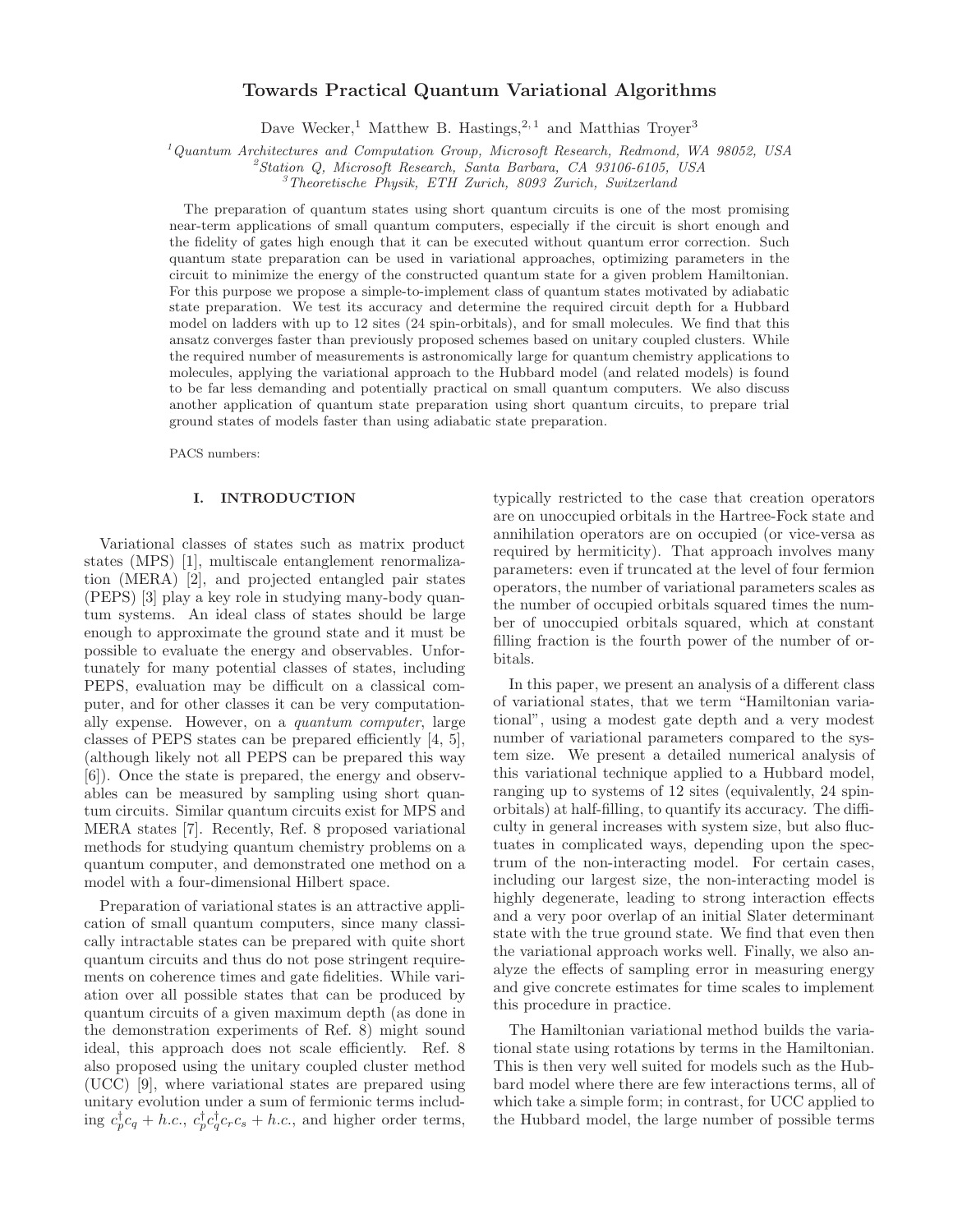$c_p^{\dagger} c_q^{\dagger} c_r c_s + h.c.$  will lead to a much larger circuit depth and further each term will take a more complicated form than the simple interaction in the Hubbard model. So, for comparison purposes, we instead apply both methods to several quantum chemistry systems also where the number of terms in the Hamiltonian is comparable to the number of possible four fermion terms. In this case, we consider additionally several variants of UCC that we term Rxx (different variants include different terms) described below and we show that it is possible to improve the UCC circuit depth by taking a very limited Trotter number. While UCC shows a high accuracy on small molecules, we find that this requires more evaluations. Further, on larger molecules with stronger interaction, we find that the accuracy of UCC and Rxx is worse than that that obtained by the Hamiltonian variational method.

The class of variational states that we consider is inspired by both adiabatic state preparation and the quantum optimization algorithm of Refs. 10, 11. Consider a family of Hamiltonians  $H = \sum_a J_a h_a$  with the  $J_a$  being scalars and the  $h_a$  being operators. Let  $J_a^0$  and  $J_a^1$ be two choices of these  $J_a$ , with corresponding Hamiltonians  $H_0, H_1$ . Suppose it is easy to prepare a ground state  $\Psi_I$  of  $H_0$  (for example, in our study of the Hubbard model,  $H_0$  is non-interacting). Then, assuming that no gap closes, it is possible to adiabatically evolve from  $\Psi_I$ to the ground state of  $H_1$ . If we break the annealing into short time steps dt and evolve for a total time  $T$ , this annealing is a sequence of  $(T/dt)$  different unitary rotations by Hamiltonians interpolating between  $H_0$  and  $H_1$ . This could be implemented on a quantum computer using a Trotter-Suzuki method which further decomposes this sequence into a sequence of unitary rotations by individual terms in the Hamiltonian.

The idea of the variational method that we consider is still restricted to a sequence of unitary rotations by terms in the Hamiltonian, but considers arbitrary angles for the rotations in the sequence, rather than choosing them from a Trotterization of an annealing process. By choosing these angles arbitrarily, this allows us to take a much shorter sequence. Thus, we consider a trial state, which we call the "Hamiltonian variational" state

$$
\Psi_T = \exp(i\theta_n h_{a_n}) \dots \exp(i\theta_2 h_{a_2}) \exp(i\theta_1 h_{a_1}) \Psi_I, \quad (1)
$$

where larger *n* increases the accuracy. The angles  $\theta_k$ are variational parameters. The optimziation algorithm of Refs. 10, 11 considered only rotation by two different types of operators, while we consider rotation by a larger number of terms.

If all the terms in the Hamiltonian have some symmetry (such as spin-rotation symmetry), then  $\Psi_I$  and  $\Psi_T$ transform in the same way under this symmetry. This allows us to find ground states with different quantum numbers by picking initial states  $\Psi_I$  with the desired quantum number. In cases of symmetries such as translation invariance, it is helpful to try to construct the sequence of terms  $a_k$  to approximately preserve this symmetry (see a more detailed discussion below).

To be useful for variational state preparation, it must be possible to optimize over the given parameters, without getting stuck in false minima. In Sec. II D we discuss techniques which succeed in finding good optima for the Hubbard model using access to numerically exact values of the energy obtained from a classical simulation. Such a classical approach may be useful on a quantum computer as it finds short circuits that prepare specific highly entangled states, albeit limited to system sizes where classical simulation is possible.

To go beyond the limits of classical simulation on a quantum computer one must measure the energy using a quantum circuit. One way is to write the Hamiltonian as a sum of sets of terms, so that all terms in a given set commute with each other and then measure each set in one run, doing many runs for each set of terms, with the error in the energy going as the inverse square-root of the number of samples. The required number of samples to achieve high accuracy may be large and limiting the number of samples significantly impacts the ability to find the optimum as discussed later in Sec. II E.

Another way to measure energy is to to use phase estimation to compute the energies, rather than sampling. In this case, the error in energy goes inversely with the phase estimation time. This procedure still is probabilistic, returning on each run an energy chosen randomly from a distribution. Thus many runs are still required to estimate the average energy. For many distributions, this procedure provides much more acccurate access to the energy for a given run time than sampling would, at the cost of requiring longer coherence time. Additionally, it allows one to optimize on the probability of finding the ground state, rather than on the energy, which may improve the optimization.

One may wonder why this would be useful, since if phase estimation finds an energy equal to the ground state, one knows that one has successfully prepared the ground state and can now make a measurement, without any need to improve the variational state. However, once the optimum variational parameters are found, these parameters are classical information that can be used to quickly re-create the state. This is useful if one wishes to make many measurements on the state, if the measurements destroy the state. Also, techniques in Ref. 12 show how to quadratically speed up the sampling of properties of the state, assuming access by measuring a projector onto the state. However, if we have access to a projector onto  $\Psi_I$ , then conjugating this projector by the unitaries in Eq. (1) gives us a short-depth circuit which projects  $\Psi_T$ . Finally, in many applications such as chemical reactions where one studies the same Hamiltonian along a path of parameters, it may be possible to use the variational solution for a given Hamiltonian to find a solution of a nearby Hamiltonian rapidly.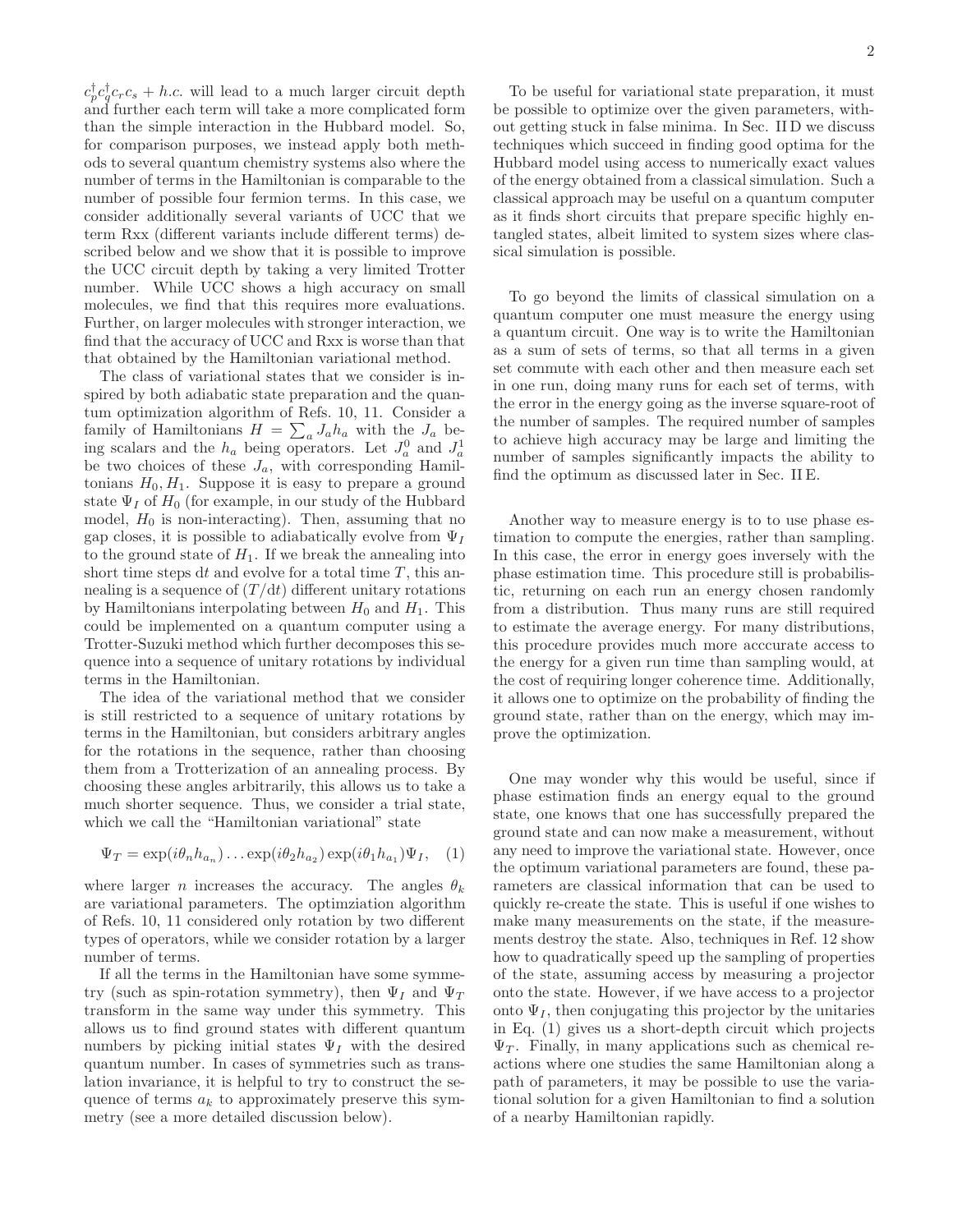# II. THE HUBBARD MODEL

#### A. The Hubbard Hamiltonian

To study performance scaling across a range of sizes, we consider a sequence of Hubbard models on N-sites, with the sites arranged in a two-leg ladder (an  $N/2$ -by-2 square lattice) for  $N = 4, 6, 8, 10, 12$ . The Hamiltonian of the Hubbard model is

$$
H = -t \sum_{\langle i,j \rangle} \sum_{\sigma} t_{ij} c_{i,\sigma}^{\dagger} c_{j,\sigma} + U \sum_{i} c_{i,\uparrow}^{\dagger} c_{i,\uparrow} c_{i,\downarrow}^{\dagger} c_{i,\downarrow}, \quad (2)
$$

with  $t = 1, U = 2$ . Here  $c_{i, \sigma}^{\dagger}$  and  $ci, \sigma$  create and annihilate an electron at site i with spin  $\sigma$  respectively. We use periodic boundary conditions along the long "horizontal" direction of the lattice which is  $N/2$  sites long and open boundary conditions in the short "vertical" direction so that there are a total of N bonds in the horizontal direction and  $N/2$  in the vertical direction, all with the same strength. We write this as  $H = h_h + h_v + h_U$ , where  $h_h$ is the sum of hopping terms in the horizontal direction,  $h<sub>v</sub>$  is the sum of hopping terms in the vertical direction, and  $h_U$  is the repulsion term.

#### B. Ground state degeneracies and initial states

We studied the system at half-filling with a  $N$  electrons on  $N$  sites. For an equal number of  $N/2$  up and down electrons the single particle spectrum for  $N = 4, 6, 10$ has  $N/2 - 1$  states below the Fermi energy and is doubly degenerate at the Fermi energy, giving a  $2^2 = 4$ -fold degenerate many-body ground state for the non-interacting  $(U = 0)$  Hamiltonian.. For  $N = 8$  the  $U = 0$  Hamiltonian has a unique ground state, with  $N/2$  states below the Fermi energy and an excitation gap. For  $N = 12$ , there are  $N/2 - 2$  single particle states below the Fermi energy, and four states at the Fermi energy, so that for  $N/2$  up electrons and  $N/2$  down electrons, the  $U = 0$ ground state is  $\binom{4}{2}^2 = 36$ -fold degenerate. These different degeneracies of the non-interacting problem impact the difficulty of solving it. They also reduce the overlap of a Slater determinant with the true ground state. The degeneracies at  $N = 4$  and 12 are due to the special choice of the vertical coupling; for generic vertical coupling, degeneracies are only seen for  $N = 4n + 2 = 6, 10, 14, \ldots$ where  $n$  is a positive integer.

The spin of the ground state at  $U = 2$  also depends upon N. It is a singlet for  $N = 4n = 4, 8, 12, \dots$  and is a triplet for  $N = 4n + 2 = 6, 10, \dots$  All the results that we report below are for  $\Psi_I$  in the correct spin sector. In the case of  $N = 6, 10$  we did this by choosing  $N/2 + 1$ up electrons and  $N/2-1$  down electrons. In that sector, the free fermion ground state becomes non-degenerate. Otherwise, we chose  $N/2$  up electrons and  $N/2$  down electrons. To choose a unique ground state for  $N = 4, 12$ we prepared the ground state of the Hamiltonian  $th_h +$ 

 $(1 - \epsilon)th_v$  for small  $\epsilon > 0$ ; this state is independent of  $\epsilon$ for  $\epsilon$  small and this simply picks out one of the ground states of H.

# C. The variational ansatz

We choose the terms  $a_k$  in Eq. (1) in a repeating pattern and perform S repetitions, which we call "steps", In each step, we have three variational parameters,  $\theta_h^b, \theta_v^b, \theta_U^b$ , where  $b = 1, \ldots, S$ . We set

$$
\Psi_T = \prod_{b=1}^S \left( U_U \left( \frac{\theta_U^b}{2} \right) U_h(\theta_h^b) U_v(\theta_v^b) U_U \left( \frac{\theta_U^b}{2} \right) \right) \Psi_I, \qquad (3)
$$

where  $U_X(\theta)$  approximates  $\exp(i\theta h_X)$  for  $X \in \{U, h, v\}$ and the product is ordered by decreasing b; we say "approximates" because for  $h_h$  is a sum of non-commuting terms and we therefore used a second-order Trotter-Suzuki method to implement  $U_h$ , applying the terms in sequence from left to right in each row and then reversing the order. This Trotterization helps to approximately preserve momentum, which is useful if  $\Psi_I$  has the right momentum quantum numbers. For  $U_U, U_v$ , we implement the exponential exactly. Each step of the ansatz then is a second-order Trotter approximation to evolution under  $H(b) \equiv \theta_U^b h_U + \theta_v^b h_v + \theta_h^b h_h$ , (note that  $[U_h, U_v] = 0$ ; this property holds in general for free fermion hopping terms on any square lattice because  $U_h$ and  $U_v$  are diagonal operators in a basis for the Fock space obtained from a momentum basis for single-particle states).

The sequence length can be reduced by combining  $U_U(\frac{\theta_U^{b+1}}{2})U_U(\frac{\theta_U^b}{2}) = U_U(\frac{\theta_U^b + \theta_U^{b+1}}{2})$  $\frac{v_U}{2}$ ); other orderings, such as first applying odd terms and then applying even terms will slightly reduce the gate depth.

It is important to emphasize that we are not concerned with Trotter error other than for a desire to preserve quantum numbers such as momentum; while this choice of unitaries gives evolution similar to the evolution under  $H(b)$ , we are optimizing the parameters for evolution with these unitaries. If we instead did exact evolution under a time-varying Hamiltonians (which is possible for atomic quantum gases in optical lattices [13]), we would instead optimize to a different optimum in the parameters. We expect that the difference in these evolutions can be largely absorbed into a small shift in the variational parameters. Alternatively, one can think that instead of the terms  $h_{a_i}$  in Eq. (1) being chosen from the terms  $h_U, h_v, h_h$  they correspond to the terms  $h_U, h_v$ , as well as all individual hopping terms that sum up to  $h_h$ , with all those hopping terms using the same parameter in a given step.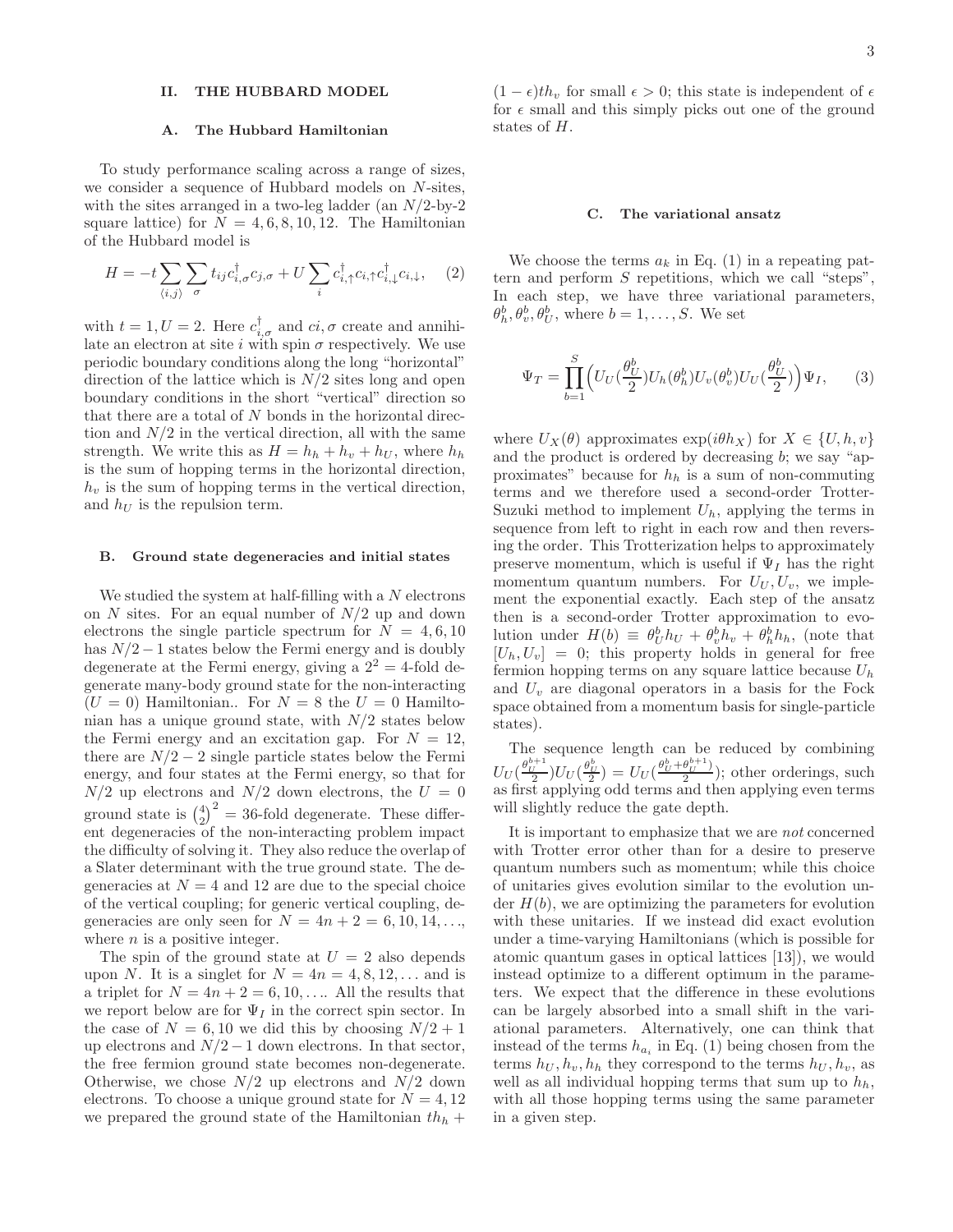#### D. Optimization with Exact Energies

We first consider the case where we can exactly calculate energies on a classical computer and use a simple optimization procedure. Six points (a "point" is a set of parameters) are chosen at random near the origin. For each point, we first follow a greedy noisy search, where we slightly perturb the values of the points, accepting whenever this reduces the energy, for a total of 150 evaluations of the energy. We then use Powell's conjugate direction [14] method until it converges. After following this procedure for each of the six points, we keep the point whose energy is lowest at the end of the procedure, and we discard the other five points. For the point we keep, we alternate greedy noisy search and Powell search until neither can find an improvement. Our greedy noisy search uses a simple algorithm to determine step size: every thirty trials we count the number of acceptances. If that number is large, the step size is increased; if the number is small, the step size is reduced.

We call this optimization algorithm the "global variational" method as it involves optimizing all parameters simultaneously. Using the global variational approach and an ansatz with  $S = 3$ , we obtain energy errors of  $2.0 \times 10^{-8}$ , 0.019,0.029, 0.083, and 0.59 for  $N = 4, 6$ , 8, 10, and 12. Increasing S improves the error, but at the larger sizes convergence was slow and results varied greatly from run to run, suggesting that the minimization was getting stuck in local minima. One clue to the origin of this difficulty is that in some cases the energy reduced but the overlap with the ground state also reduced. This is possible if it also reduces the amplitude of some highly excited state but increases the amplitude of a low excited state.

To overcome this problem, we used an alternative procedure to find the optimum. This procedure is inspired by annealing and we call it the "annealed variational" method. Let  $H_s = th_H + th_V + sUh_U$  interpolate from  $H_0$  to  $H_1$  by changing the coupling U. We use the same ansatz (3), but we use a different procedure to select a starting point for the search. We first do a single step ansatz using as  $\Psi_I$  the ground state of  $H_0$  and targetting  $H_{1/S}$ , using the same optimization as above, calling the resulting parameters  $\theta_X^1$ . We then use the  $\Psi_T$  from that optimization as  $\Psi_I$  for another single step targetting  $H_{2/S}$ , giving  $\theta_X^2$ . We continue, targetting  $H_{3/S}, \ldots$ , using  $\Psi_T$  from one step as  $\Psi_I$  for the next. This then gives a trial state using S steps for  $H_1$  using parameters  $\theta_X^b$  for  $b = 1, \ldots, S$ . We call this state the result of sequential optimization. We use those parameters as the starting point for a further search as before (i.e., a global variational search using the sequential optimization as the starting point), calling the resulting parameters the result of full optimization. (An alternate method that we tried that in some cases worked better was to do a similar anneal, but to target  $H_1$  on every step; thus, one would parameters for a single step ansatz targetting  $H_1$ ; then use that to do another step again targetting  $H_1$ , and so

| S              | $\Delta E^s$   | $\Delta E^f$          | $P^s$   | $P^f$            | $\Delta E^s$ | $\Delta E^f$               | $P^s$  | $P^f$                |
|----------------|----------------|-----------------------|---------|------------------|--------------|----------------------------|--------|----------------------|
|                | $\overline{4}$ |                       |         |                  | 6            |                            |        |                      |
| 3              | 0.24           | $1.00 \times 10^{-8}$ | 0.7180  | 1.0000 0.062     |              | 0.033                      | 0.9821 | 0.9903               |
| 5              | 0.20           | $3.00 \times 10^{-8}$ | 0.76289 | 1.0000           | 0.034        | 0.002                      | 0.9912 | 0.9995               |
| 7              | 0.17           | $2.00 \times 10^{-8}$ | 0.8021  | 1.0000           | 0.018        | 0.00033                    | 0.9954 | 0.9999               |
| 9              | 0.15           | $7.00 \times 10^{-8}$ | 0.8275  | $1.0000$   0.013 |              | 0.00018                    | 0.9967 | 1.0000               |
| 11             | 0.13           | $2.00 \times 10^{-8}$ | 0.8460  |                  |              | $1.0000$   0.012   0.00011 | 0.9970 | 1.0000               |
|                | 8              |                       |         |                  | 10           |                            |        |                      |
| 3              | 0.1            | 0.033                 | 0.9790  | 0.9934           | 0.13         | 0.083                      | 0.9217 | 0.9374               |
| $\overline{5}$ | 0.042          | 0.0046                | 0.9906  | 0.9983           | 0.087        | 0.041                      | 0.9388 | 0.9585               |
| 7              | 0.031          | 0.0030                | 0.9930  | 0.9989           | 0.066        | 0.022                      | 0.9492 | 0.9710               |
| 9              | 0.024          | 0.0013                | 0.9947  | 0.9995           | 0.053        | 0.014                      | 0.9566 | 0.9809               |
| 11             | 0.019          | 0.00089               | 0.9960  | 0.9997           | 0.042        | 0.012                      | 0.9626 | 0.9841               |
| 13             | 0.015          | 0.00038               | 0.9968  | 0.9999           | 0.036        | 0.0069                     | 0.9660 | 0.9929               |
| 15             | 0.013          | 0.00031               | 0.9973  | 0.9999           | 0.033        | 0.0052                     | 0.9676 | 0.9959               |
| 17             | 0.012          | 0.00022               | 0.9976  | 0.9999           | 0.032        | 0.0032                     | 0.9682 | 0.9983               |
| 19             | 0.010          | 0.00027               | 0.9978  | 0.9999           | 0.032        | 0.0017                     | 0.9688 | 0.9993               |
|                | $8^*$          |                       |         |                  | 12           |                            |        |                      |
| 3              | 0.66           | 0.53                  | 0.3889  | 0.5231           | 0.69         | 0.59                       | 0.3046 | 0.4102               |
| 5              | 0.56           | 0.17                  | 0.4620  | 0.8727           | 0.59         | 0.39                       | 0.3576 | 0.6154               |
| 7              | 0.49           | 0.065                 | 0.5164  | 0.9353           | 0.54         | 0.18                       | 0.3958 | 0.8520               |
| 9              | 0.44           | 0.046                 | 0.5600  | 0.9501           | 0.51         | 0.087                      | 0.4256 | 0.9294               |
| 11             | 0.40           | 0.032                 | 0.5969  | 0.9609           | 0.48         | 0.054                      | 0.4483 | 0.9541               |
| 13             | 0.36           | 0.022                 | 0.6280  | 0.9685           | 0.46         | 0.035                      | 0.4667 | 0.9714               |
| 15             | 0.33           | 0.017                 | 0.6551  | 0.9829           | 0.45         | 0.025                      | 0.4836 | 0.9790               |
| 17             | 0.31           | 0.010                 | 0.6799  | 0.9910           | 0.43         | 0.021                      | 0.4997 | 0.9823               |
| 19             | 0.28           | 0.0083                | 0.7030  | 0.9935           | 0.42         | 0.015                      |        | $0.5152 \mid 0.9883$ |

TABLE I: Performance using the annealed variational method. Numbers 4, 6, 8, 10, 12 indicate different values of N. 8<sup>∗</sup> is described in text. The left-hand column is number of steps, S. Quantities  $\Delta E^s, \Delta E^f$  indicate error in ground state energy after sequential and full optimization, respectively. Quantities  $P^s, P^f$  indicate absolute squared ground state overlap in those two cases, respectively.

on; this sometimes did better at a small number of steps and also did slightly better at the given number of steps on the  $N = 12$  site model.)

The results of the annealed variational method are listed in Tab. I. For  $S = 3, N > 4$ , this algorithm is seen to be only marginally worse than the global variational method, but we found that it was faster at finding the optimum (the number of energy evaluations required depended on N, but the annealed variational method always required fewer than the original method, and in some cases required a factor of five times fewer evaluations). The most important advantage of the annealed variational method is that it becomes significantly more accurate than the global variational method for  $S > 3$ , where now the error drops consistently with increasing S, without the convergence issues seen using the global variational method. While generally larger  $N$  is more difficult,  $N = 4$  shows worse performance than  $N = 6$ , 8, and 10 after sequential optimization and only shows better performance after full optimization, perhaps due to the degeneracy of the non-interacting Hamiltonian for  $N=4$ .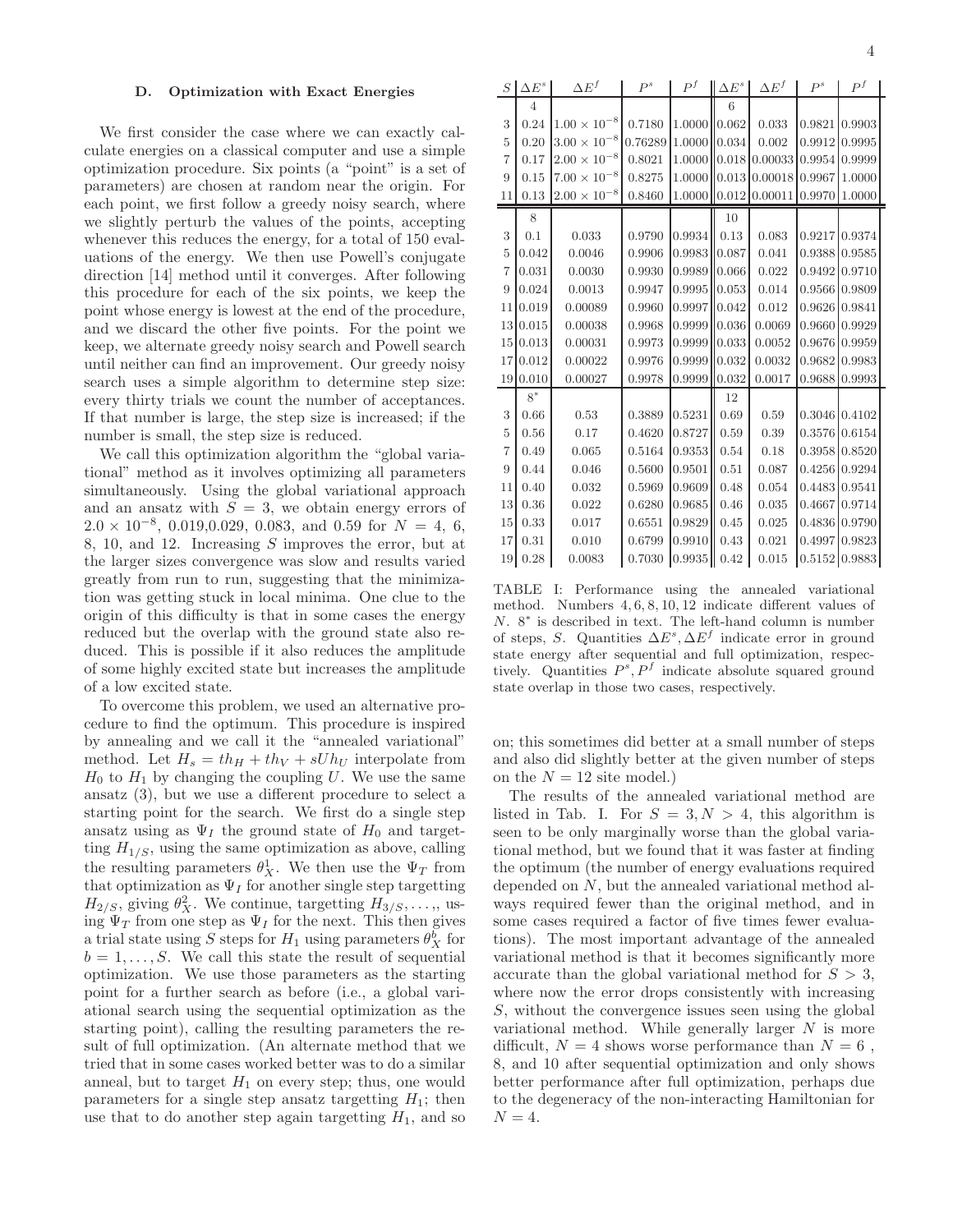An additional model shown in the table is called "8<sup>∗</sup>". This has eight sites with the same geometry as before, but we change the hopping strength in the horizontal direction to  $1/\sqrt{2}$  and change the sign on the horizontal hoppings which are periodic, thus effectively inserting a  $\pi$ -flux for hopping around a loop. The resulting single particle spectrum has  $N/2 - 2$  states below the Fermi energy and four states at the Fermi energy, giving the same many-body ground state degeneracy as for  $N = 12$ sites. The flux model and  $N = 12$  show very similar errors and are both distinctly more difficult than the others. Nonetheless, using only 33 parameters we obtain over 95% overlap and with 45 parameters 97.9% overlap for  $N = 12$ , despite the Hilbert space having a much larger dimension:  $\binom{12}{6}^2 = 853776$  at the given filling. For  $N = 10$ , a 93.7% overlap is obtained with only 9 parameters, in a 63504-dimensional space (symmetries such as total spin slightly reduce this dimension).

# E. Inexact Optimization: Gate Count and Run Time

Next we consider the effects of sampling error assuming one measures individual terms in the Hamiltonian on a quantum computer, considering a tradeoff between runtime and accuracy. Clearly, given a large enough number of samples, one can reduce the statistical error to the point that one can obtain the same accuracy as above. However, for a smaller number of samples, it is useful to modify the optimization algorithm. The trouble is that a small change in a point leads to only a small change in energy, and it thus requires a large number of samples to determine whether or not the energy improves.

We thus used a different algorithm and tested it for  $N = 8$ . Starting with all parameters equal to zero we randomly order the parameters and try increasing or decreasing each parameter by a constant, looking for an improvement This is repeated (with parameters re-ordered again randomly) with slightly changed constants, until no further improvement is found. To determine if there is an improvement, we sample at the given points until the difference between the energies becomes twice the standard deviation (or until a maximum number of samples is done). On an average over ten runs, we were able to obtain more than 98% overlap with the ground state using 506 different point evaluations and  $8.5 \cdot 10^5$  average samples per point, for  $4.3 \times 10^7$  total samples.

Now we wish to estimate the number of gates required to obtain a single sample, including preparing the state  $\Psi_I$ , implementing the unitaries, and finally measurement.  $\Psi_I$  is a Slater determinant and can be prepared using Givens rotations [12] (using fewer gates than the strategies in Ref. 15). The unitaries  $U_U, U_h, U_v$  can be implemented efficiently using Jordan-Wigner cancellation techniques [16]. Finally, for measurement, the terms in the Hamiltonian can be broken into at most four commuting sets. For  $N = 4n = 8, 12, \dots$  these are the Hub-

bard terms, the vertical hopping terms, and two sets for the horizontal hopping terms. Slightly more complicated divisions of the hopping terms are needed for  $N = 4n + 2 = 6, 10, \ldots$ , while a model with more horizontal rows will require five sets.

The cost of implementing the unitaries dominates the measurement cost. We can measure  $h_U$  with a cost (in gate count) that is almost identical to the cost to implement  $U_U$ ; see, for example, the discussion around Fig. 12 of Ref. 12 and references therein. Similarly, we can measure  $h_v$  with cost almost identical to the cost to implement  $U_v$ , while we can measure both sets of commuting terms in  $h_h$  with cost almost identical to the cost to implement  $U_h$ . Hence, since in a single run we only measure one of these four sets of terms (i.e.,  $h_U$  or  $h_v$  or one of the two terms in  $h_h$ , assuming  $N = 4n$ , the measurement cost in a single run is roughly one-quarter the cost of a single step  $U_U(\frac{\theta^b_U}{2})U_h(\theta^b_h)U_v(\theta^b_v)U_U(\frac{\theta^b_U}{2})$ . In general, the cost of implementing  $\prod_{b=1}^{S} \left( U_U \left( \frac{\theta_b^b}{2} \right) U_h(\theta_h^b) U_v(\theta_v^b) U_U \left( \frac{\theta_v^b}{2} \right) \right)$  scales linearly with S.

The Slater determinant can be prepared using Givens rotations and the fast Fourier strategy [12], requiring on the order of  $N \log_2(N)$  Givens rotations. These rotations will involve sites which are further separated than the nearest neighbor sites which appear in  $U_h, U_v$ , requiring longer Jordan-Wigner strings; ignoring the cost of the strings, the cost to execute these rotations will be comparable to the cost to execute  $log_2(N)$  rotations by  $U_h$  or  $U_v$ . For fixed S, this would eventually dominate at large  $N$ , but we expect that  $S$  will need to increase with N too and that the dominant cost will remain the cost of implementing the steps. Consider the case of  $N = 8$ , for example. The initial ground state has two particles in the zero momentum state in the horizontal direction, one in the symmetric state in the vertical direction and one in the anti-symmetric state. There are also two particles in momentum states  $\pm \pi/2$  in the horizontal direction, in the symmetric state in the vertical direction. We can prepare the ground state as follows. Label sites in the top row  $1, 2, 3, 4$  and label sites in the bottom row  $5, 6, 7, 8$ with 1 directly above 5, and so on. Initialize with particles in sites 1, 3, 4, 5. Then, applying Givens rotations between pairs of sites 3, 7; 4, 8 to place particles initially in sites 3, 4 in the symmetric state in the vertical direction. Next apply Givens rotations between pairs 1, 2; 5; 6 to bring the particle in site 1 into a symmetric state between 1, 2 and the particle in site 5 into a symmetric state between 5, 6. Again apply Givens rotations between pairs  $1, 3; 2, 4; 5, 7; 6, 8$  so that now the particle initially in site 1 is in a symmetric state between sites 1, 2, 3, 4 while the particle in site 5 is in a symmetric state between sites 5, 6, 7, 8. Thus, we have successfully occupied both states with zero momentum in the horizontal direction. This same procedure in fact also produces the desired particles in momentum states  $\pm \pi/2$  so it prepares the desired ground state. This uses a total of 8 Givens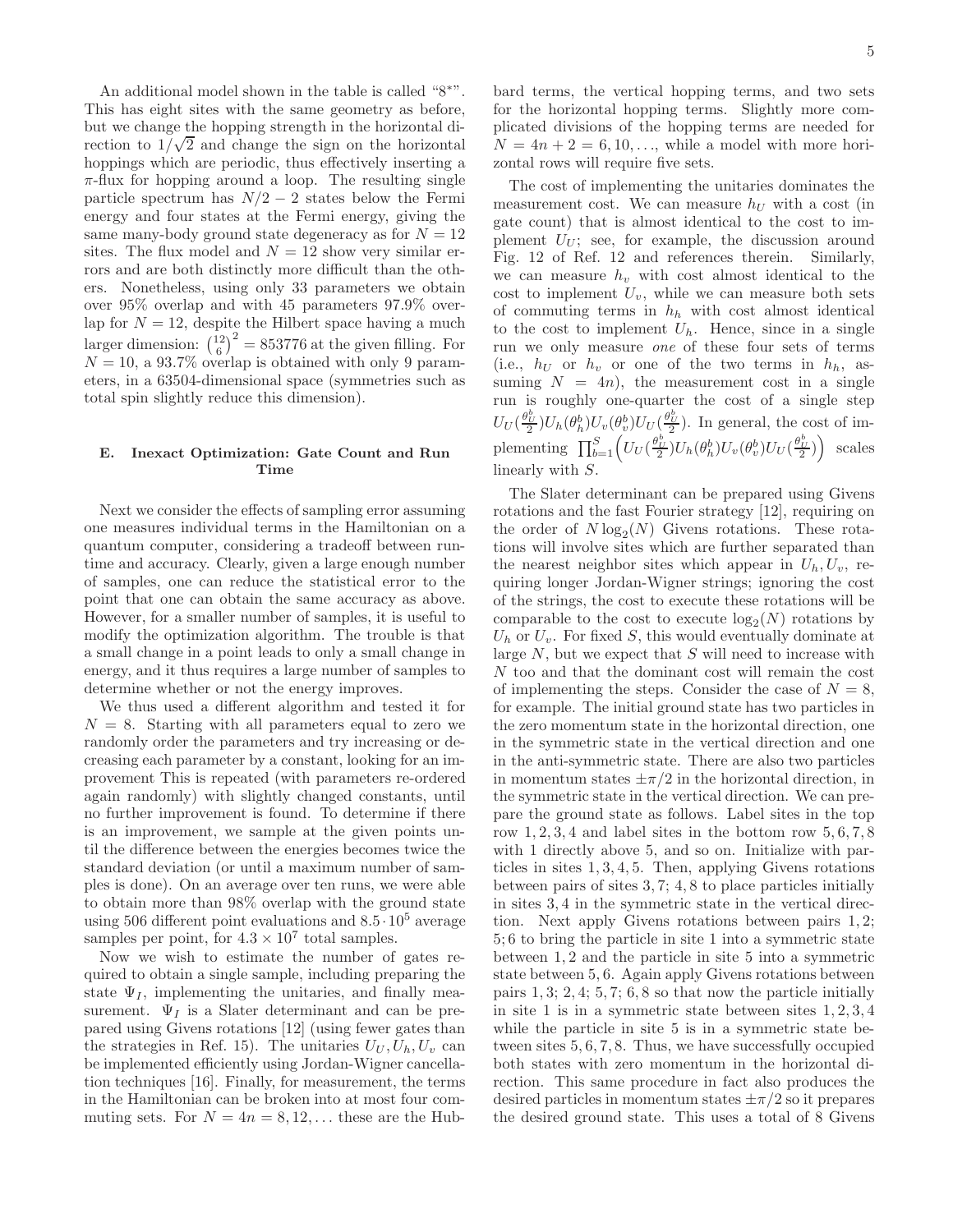rotations. The gate count cost is comparable to that to implement  $U_h$  and  $U_v$ .

For the case of quantum chemistry discussed below, the initial state is much simpler. It is a product state and so the cost to prepare is negligible compared to that to implement the unitaries.

A gate count estimate shows that about 1000 gates are required for  $S = 2$  at  $N = 8$  for a single run. This includes the cost to prepare  $\Psi_I$ , to implement the unitary rotations to create  $\Psi_T$ , and to perform measurement. To measure all terms, this must be multiplied by 4 as each run will give a measurement of the terms in one of the four commuting sets of terms. To give a rough estimate, if we ignore the possibility of parallelizing the circuits and assume a gate time of  $1\mu s$  the total time would be  $4.3 \times 10^7 \times 4 \times 1000 \times 10^{-6}$  seconds, or roughly 47 hours. This could be further improved using several devices in parallel to sample. Note that any given run requires only about 1000 gates, and thus poses only moderate demands on gate fidelities.

# III. QUANTUM CHEMISTRY

#### A. The electronic structure Hamiltonian

We finally apply the method to three problems in quantum chemistry, where there are more terms than in the Hubbard model. Using the Born-Oppenheimer approximation by assuming that the nuclei behave classically and are localized, the Hamiltonian for the electronic degrees in second quantized form

$$
H = \sum_{pq} h_{pq} c_p^{\dagger} c_q + \sum_{pqrs} h_{pqrs} c_p^{\dagger} c_q^{\dagger} c_r c_s \tag{4}
$$

has the most general form for two-body interactions, due to the long range nature of the Coulomb interaction. The indices  $p, q, r$  and  $s$  refer to spin-orbitals, combining the orbital and spin index.

As most basis sets used in quantum chemistry are non-orthogonal we follow the standard procedure [17] of first performing a (classical) Hartree-Fock calculation and then use the Hartree-Fock orbitals as an orthogonal basis set. On classical computers we can only simulate quantum algorithms for very small basis molecules.

Specifically we consider  $HeH<sup>+</sup>$  which has two electrons, using a P321 basis with  $N_{\text{SO}} = 8$  spin orbitals, H2O which has 10 electrons, in an STO-6G basis with  $N<sub>SO</sub> = 14$ , and BeH<sub>2</sub> which has 6 electrons in a basis with  $N_{\rm SO} = 14$ . We use the Psi4 [18] quantum chemistry package to perform the Hartree Fock calculation and compute the matrix elements of the Hamiltonian (4). We also consider artificial hydrogen chains  $H_N$ , where we space hydrgen atoms along a line with distances of either  $0.4614\text{\AA}$  or  $2\text{\AA}$ . We used the global variational approach to optimize parameters for  $HeH^+$ ,  $H_2O$ , and  $BeH_2$  and we used the annealed variational approach to optimize

| S              | $\Delta E$<br>mHal | $\overline{P}$ | $\Delta E$ [mHa] | $\boldsymbol{P}$ | $\Delta E$ [mHa] | $\boldsymbol{P}$ |
|----------------|--------------------|----------------|------------------|------------------|------------------|------------------|
|                | $HeH^+$            |                | $H_2O$           |                  | BeH <sub>2</sub> |                  |
|                | 7.8                | 0.9970         | 23               | 0.9886           | 22               | 0.9825           |
| $\overline{2}$ | 1.7                | 0.9992         | 9.5              | 0.9950           | 6.6              | 0.9935           |
| 3              | 0.59               | 0.9998         | 7.6              | 0.9955           | 6.3              | 0.9937           |
| $\overline{4}$ | 0.26               | 0.9999         | 6.8              | 0.9959           | 5.8              | 0.9939           |
| 5              | 0.088              | 0.9999         | 3.2              | 0.9980           | 4.23             | 0.9954           |
| 6              | 0.14               | 0.9999         | 3.1              | 0.9982           | 1.85             | 0.9977           |

TABLE II: Variational Method applied to  $HeH^+$  and  $H_2O$ .  $\Delta E$  is the error in the ground state energy, P is absolute squared overlap with ground state. Note that the energy is slightly worse for HeH<sup>+</sup> at  $S = 6$  than at  $S = 5$ ; this indicates that the optimization algorithm did not find the true minimum in this case.

 $H_N$ . All numbers reported for all methods are the best result obtained from three runs; due to randomness in the search the results differ slightly between runs.

#### B. Variational ansatz for quantum chemistry

We considered two differents ansatzes for quantum chemistry. In the first ansatz, used for  $HeH^+$ ,  $H_2O$ , BeH<sub>2</sub>, instead of using  $(O)(N_{\text{SO}}^4)$  variational parameters in our ansatz, we group the matrix elements into three terms  $H = H_{\text{diag}} + H_{\text{hop}} + H_{\text{ex}}$ , where

$$
H_{\text{diag}} = \sum_{p} \epsilon_p c_p^{\dagger} c_p + \sum_{p,q} h_{pqqp} c_p^{\dagger} c_p c_q^{\dagger} c_q \tag{5}
$$

is a sum of diagonal terms,

$$
H_{\text{hop}} = \sum_{pq} h_{pq} c_p^{\dagger} c_q + \sum_{prq} h_{prrq} c_p^{\dagger} c_q c_r^{\dagger} c_r \tag{6}
$$

contains normal and correlated hopping terms and

$$
H_{\text{ex}} = \sum_{pqrs} h_{pqrs} c_p^{\dagger} c_q^{\dagger} c_r c_s \tag{7}
$$

for  $p, q, r, s$  all distinct contains all other exchange terms. As our final ansatz we use

$$
\Psi_T = \prod_{b=1}^{S} \left( U_{\text{ex}} \left( \frac{\theta_{\text{ex}}^b}{2} \right) U_{\text{hop}} \left( \frac{\theta_{\text{hop}}^b}{2} \right) \times U_{\text{diag}} \left( \theta_{\text{diag}}^b \right) U_{\text{hop}} \left( \frac{\theta_{\text{hop}}^b}{2} \right) U_{\text{ex}} \left( \frac{\theta_{\text{ex}}^b}{2} \right) \right) \Psi_I,
$$
\n(8)

where  $U_X(\theta)$  approximates  $\exp(i\theta H_X)$  for  $X \in$ {ex, hop, diag}, up to Trotterization error. The initial state  $\Psi_I$  is chosen to be the ground state of  $H_{\text{diag}}$  and the basis is a Hartree-Fock basis so that  $H_{\text{hop}}\Psi_I = 0$ . The unitary  $U_{\text{diag}}(\theta) = \exp(i\theta H_{\text{diag}})$  can be implemented exactly since all terms commute. We implemented the unitary  $U_{\text{hop}}(\theta)$  using an "interleaved" term ordering [16],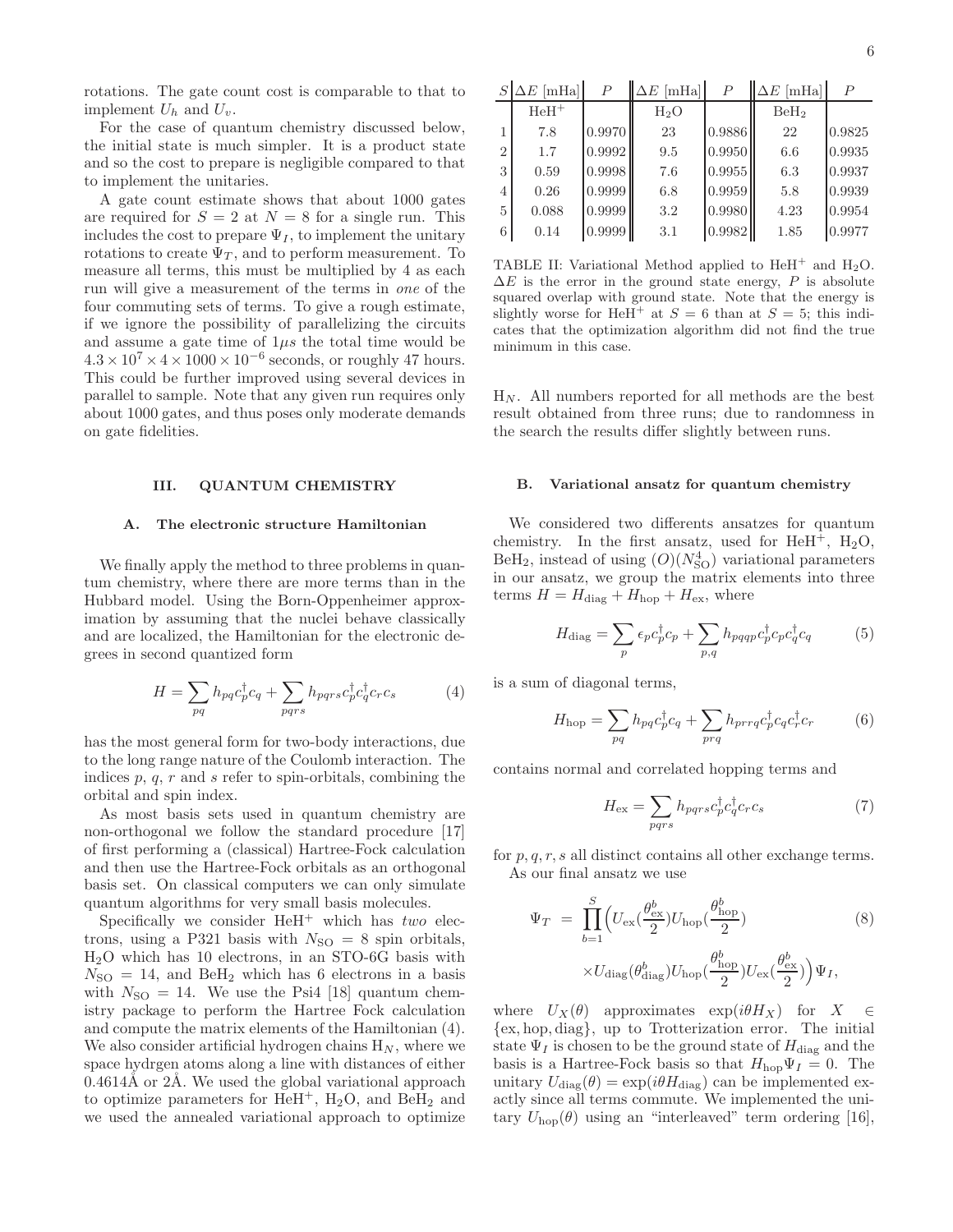approximating it as a product  $U_{\text{hop}}(\theta) = \prod_{p < q} U_{pq}(\theta)$  in arbitrary order, with

$$
U_{pq}(\theta) = \exp\left[i\theta \left(h_{pq}c_p^{\dagger}c_q + \sum_r h_{prrq}c_p^{\dagger}c_r^{\dagger}c_r c_q + h.c.\right)\right],\tag{9}
$$

where all terms in the exponential commute with each other. The term  $U_{\text{hop}}$  appears twice in Eq. (8) for each step; in a slight abuse of notation, the order of terms was reversed in the two different applications. The unitary  $U_{\text{ex}}(\theta)$  was approximated as a product over factors

$$
U_{pqrs}(\theta) = \exp\left[i\theta \left(h_{pqrs}c_p^{\dagger}c_r^{\dagger}qc_r c_s + h.c.\right)\right],\qquad(10)
$$

in an arbitrary order. The term  $U_{\text{ex}}$  also appears twice in Eq. (8) for each step; in another slight abuse of notation, the order of terms was reversed in the two different applications. Thus, in each step the unitary applied is a second-order Trotter approximation to evolution under  $H(b) \equiv \theta_{\rm ex}^b H_{\rm ex}$ ) +  $\theta_{\rm hop}^b H_{\rm hop}$  +  $\theta_{\rm diag}^b H_{\rm diag}$ .

The second ansatz was used for the  $H_N$  chains. In this case we used four parameters. We did this by further dividing  $H_{ex}$  into a sum of two terms  $H_{ex} = H_0 + H_{rest}$ , where  $H_0$  includes the terms in  $H_{\text{ex}}$  which do not annihilate the Hartree-Fock state (the "o" indicates that this is based on occupancy of the orbital in the Hartree-Fock state) and  $H_{\text{rest}}$  includes the remaining terms. We then used separate parameters to control  $H_0, H_{\text{rest}}$ . Thus, the final ansatz was

$$
\Psi_T = \prod_{b=1}^{S} \left( U_o(\frac{\theta_o^b}{2}) U_{\text{rest}}(\frac{\theta_{\text{rest}}^b}{2}) U_{\text{hop}}(\frac{\theta_{\text{hop}}^b}{2}) \right)
$$
\n
$$
\times U_{\text{diag}}(\theta_{\text{diag}}^b) U_{\text{hop}}(\frac{\theta_{\text{hop}}^b}{2}) U_{\text{rest}}(\frac{\theta_{\text{rest}}^b}{2}) U_o(\frac{\theta_o^b}{2}) \right) \Psi_I,
$$
\n(11)

Our results for the three benchmark molecules using various numbers of steps S are shown in Table II.

#### C. Unitary Coupled Cluster Ansatz

We have also performed simulations using UCC [9] for comparison as well as variants. UCC method fixes  $\Psi_T = \exp(T) \Psi_I$ , for T an anti-Hermitian operator. The variational parameters are contained in the choice of T . Ref. 8 proposes using a Trotter-Suzuki method to implement the transformation  $\exp(T)$ . This increases the depth of the circuit, which we wish to avoid. We have found in our simulations that more accurate results are in fact obtained using large Trotter steps, with the most accurate results obtained using between two and four second-order Trotter-Suzuki steps; all results reported below are for two such steps. The method thus differs from the usual UCC, although we continue to refer to it as such. We used similar optimization procedures as before, exactly evaluating (to numerical error) the energy as a function of parameters.

We set

$$
T = \sum_{p < q} (T_{pq} c_p^{\dagger} c_q - h.c.) + \sum_{p < q, r < s} (T_{pqrs} c_p^{\dagger} c_q^{\dagger} c_r c_s - h.c.),\tag{12}
$$

using all possible quadratic and quartic terms which are compatbile with the symmetries of the system. We considered two cases, taking the parameters  $T_{pq}$ ,  $T_{pqrs}$  either all real or all imaginary. More accurate results were found using real choices; this is likely due to the fact that the wavefunction is real. More flexibility could be obtained by using general complex values, but at the cost of a further increase in parameters. In the real case, we can drop diagonal terms such as  $c_p^{\dagger}c_p$ . Thus, all runs reported are for the choice of real parameters.

Further, in the UCC method, one considers only terms in which all creation operators act on orbitals which are unoccupied in the Hartree-Fock state and all annihilation operators act on orbitals which are occupied, or viceversa as required by Hermiticity; equivalently, these are the terms which do not annihilate the Hartree-Fock state. In our numerics, we considered three alternative possibilities for a total of four possible choices of terms to keep. One choice we call RAA, in which all terms are kept (the "A"s refer to keeping all quadratic and all quartic terms, while the "R" refers to  $T$  being real). Another choice we call ROO, in which now we keep only quadratic and quartic terms which do not annihilate the Hartree-Fock state (the "O" refers to "occupation", as whether or not the term is kept depends upon the occupation number). The choice ROO is precisely the same as UCC. The next choice we term RNO, where no quadratic terms are kept and quartic terms are kept only if they do not annihilate the Hartree-Fock state (the "N" refers to "none"); this choice has the fewest terms. The last choice is RAO, where all quadratic terms are kept and only quartic terms are kept if they do not annihilate the Hartree-Fock state. Thus, in decreasing order of number of terms kept, they are RAA, RAO, ROO, RNO. The variants can be collectively termed Rxx.

For molecules, to find terms compatible with symmetries, we included all terms which had nonzero coefficients in the Hamiltonian (this should work for small molecules, while for large molecules some terms compatible with symmetry will have a small enough coefficient that they get truncated). The results are shown in Table ??. Note that for  $HeH^+$ ,  $H_2O$ , all methods are able to find the ground state to very high accuracy. This may be due to the large number of parameters compared to Hilbert space dimension. For RAA, for  $HeH^+$ , there are 192 parameters in the imaginary case (almost as many in the real case) compared to a Hilbert space dimension of 64 with the given number of up and down electrons (possibly further reduced by symmetry) while for  $H<sub>2</sub>0$  there are 595 parameters compared to a Hilbert space dimension of 441. This is an obstacle that we encounter when trying to simulate small molecules on a classical computer. The number of variational parameters in this method grows as  $N_{\rm SO}^4$  while the Hilbert space dimension grows exponen-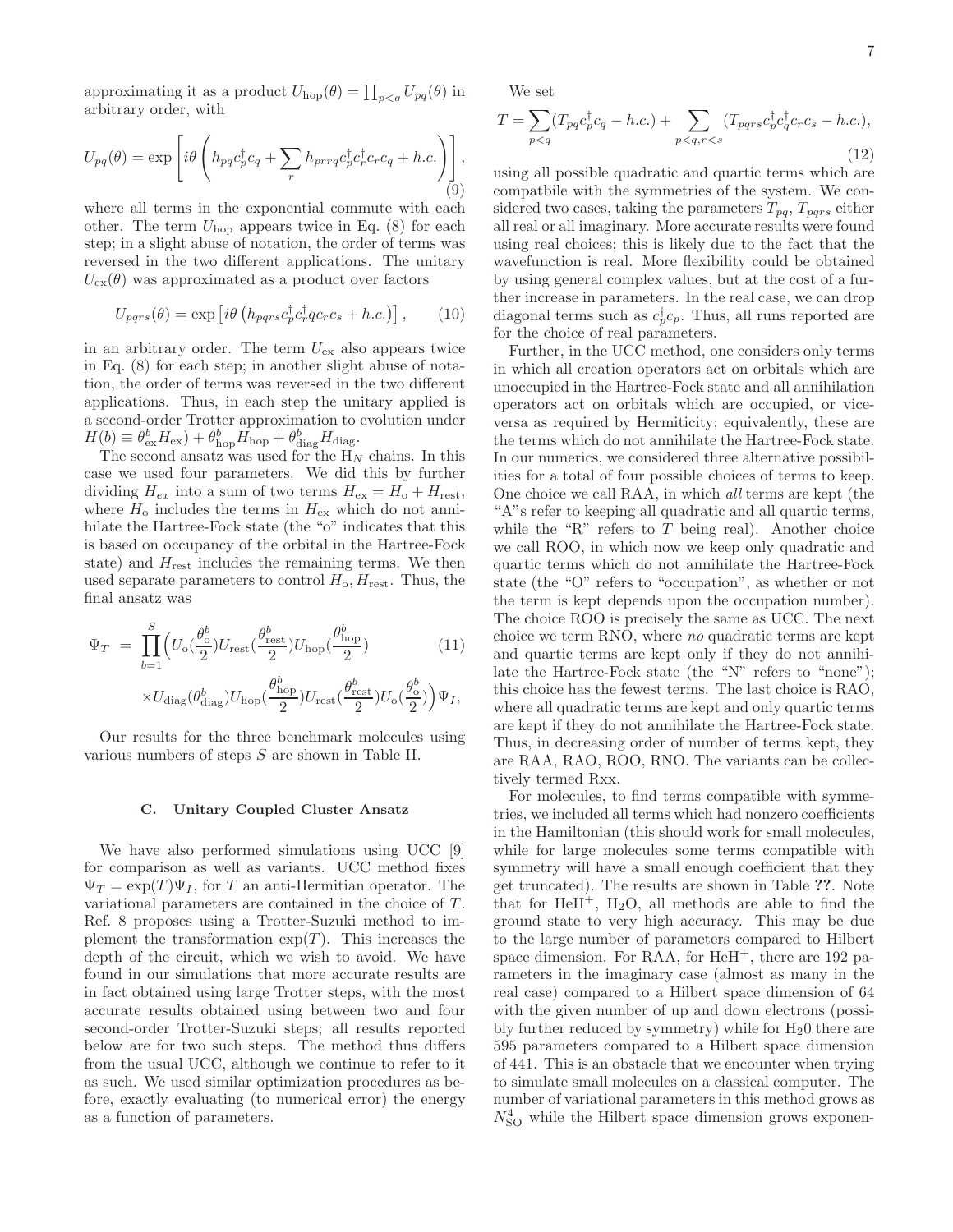|            | $HeH^+$                                            | $H_2O$ | BeH <sub>2</sub> |
|------------|----------------------------------------------------|--------|------------------|
|            | RAA $3.2 \times 10 - 4$ $3.3 \times 10^{-2}$ 0.16  |        |                  |
|            | RAO $5.3 \times 10^{-3}$ 4.4 $\times 10^{-2}$ 0.41 |        |                  |
|            | ROO $1.3 \times 10^{-2}$ $5.9 \times 10^{-2}$      |        | 0.42             |
| <b>RNO</b> | 0.42                                               | 0.36   | 0.66             |

TABLE III: Rxx methods applied to various small molecules. Table shows energy error in mHa. Note that ROO is the same as UCC.

tially with  $N_{\text{SO}}$  at fixed filling fraction; eventually the exponential growth beats the polynomial (indeed, this is the whole reason for interest in a quantum computer), but since the number of parameters grows at such a high power of  $N<sub>SO</sub>$ , one needs fairly large systems to see this. The other methods have smaller numbers of parameters; some slight accuracy loss can be seen in RNO.

The reduction in the number of terms when going from RAA to RNO or ROO depends upon the specific molecule. At half-filling, for molecules with  $N_{SO}$  spinorbitals with  $N_{SO} >> 1$ , the number of quartic in RAA is proportional to  $N_{SO}^4$  and will be much larger than the number of quadratic terms. Roughly 1/8-th of these terms will be retained in RAO, RNO, or ROO; to see this, note that a term is retained if  $p, q$  both correspond to unoccupied orbitals and  $r, s$  both to occupied (which occurs with probability  $1/2^4 = 1/16$  if one selects p, q, r, s randomly at half-filling) or  $p, q$  are both occupied and r, s are both unoccupied (which also occurs with probability  $1/16$ ). This leads thus to a constant factor gain; away from half-filling the constant factor improvement becomes larger.

For  $\text{BeH}_2$ , the Hilbert space dimension is 1225, compared to 595 terms for RAA and so the Hilbert state dimension is smaller than the number of terms, but still comparable. For  $B_2$ , RAA is able to achieve an energy error of 0.157 mHa, at the cost of over  $2 \times 10^5$  energy evaluations. A smaller number of evaluations leads to reduced accuracy; the accuracy improves most rapidly up to roughly  $2 \times 10^4$  evaluations with an error of roughly 0.5 mHa at that point. In contrast, the Hamiltonian variational method used between 5000−10000 evaluations for the data above. For a given number of evaluations in the optimization procedure, in general RAA had slightly improved energy than the methods with fewer terms.

#### D. Hydrogen chains

Real applications will be concerned with molecules with larger  $N<sub>SO</sub>$ . In order to access this regime we turn to a different system,  $H_N$  chains, varying the number of atoms from  $N = 2$  to  $N = 10$ ; this allows us to test scaling by considering a sequence of different system sizes, all at fixed filling fraction and with similar couplings. For  $N = 2$ , 4 and 6 the number of terms in RAA exceeds the Hilbert space dimension, while for  $N = 8$  there are

|             | $\Delta E$<br>mHa | $\boldsymbol{P}$ | $\Delta E$ [mHa] | Р     | $\Delta E$<br>mHa | $\boldsymbol{P}$ |
|-------------|-------------------|------------------|------------------|-------|-------------------|------------------|
|             | $H_6$             |                  | $H_8$            |       | $H_{10}$          |                  |
| RAA         | 0.4               | 0.995            | 51               | 0.786 | 152               | 0.578            |
| <b>RAO</b>  | 8.03              | 0.976            | 54               | 0.797 | 89                | 0.674            |
| <b>ROO</b>  | 10                | 0.979            | 54               | 0.787 | 80                | 0.697            |
| <b>RNO</b>  | 13                | 0.974            | 50               | 0.817 | 69                | 0.746            |
| $H$ Var 3   | 21                | 0.947            | 35               | 0.904 | 51                | 0.892            |
| $H$ Var $6$ | 3.0               | 0.982            | 7.3              | 0.959 | 11                | 0.960            |
| $H$ Var 9   | 0.97              | 0.984            | 2.6              | 0.965 | 3.6               | 0.967            |
|             |                   |                  |                  |       |                   |                  |

TABLE IV: Variational methods applied to hydrogen chains. Left-hand column gives method. Rxx refers to Rxx methods with ROO=UCC while H Var 3, 6, 9 refer to Hamiltonian variational with  $S = 3, 6, 9$ .

2964 terms with a Hilbert space dimension of 4900 and for  $N = 10$  there are 7230 terms with a Hilbert space dimension of  $N = 63504$ . We performed simulations at separations of either 0.4614Å or 2Å between the atoms. For the smaller spacings, there is a much higher overlap between the true ground state and the Hartree-Fock ground state, while for the larger spacing, the overlap becomes much smaller; this is similar to the Hubbard chain at small  $U/t$  compared to large  $U/t$ .

The results are shown in Table IV. In general, for larger N, the Hamiltonian variational method is able to obtain significantly higher overlap (the use of four parameters improves this; with only three parameters, a larger S is required to attain the same accuracy).

For  $H_6$ , increasing the number of terms in Rxx leads to improved performance: RAA outperforms RAO which outperforms ROO which outperforms RNO on measures of energy. However, for  $H_8$ ,  $H_{10}$ , the reverse is true, with RNO having the highest overlap of any Rxx method. When we consider the energy accuracy as a function of number of evaluations, we find that at a given number of evaluations RAA generally performs better (often by only a small amount). However, the methods with fewer parameters are often able to continue the optimization out for more steps before getting stuck. We do not fully understand the mechanism for this, but one possibility is that once the optimization routine gets very close to a local minimum, it is likely that motion in a random direction will hurt the energy. Methods with more parameters are more likely to move in an incorrect direction simply due to the increased dimensionality of the search space and hence will be more likely to fail to find an improvement once very close to the minimum. One possible improvement then would be to run RNO until it found its optimum; then, take that endpoint as a starting point for an ROO or RAA search; this requires investigation.

An interesting further feature of the convergence is that the improvement in energy is rather rapid initially and then transitions to a routine with much slower improvement. For example, for  $H_{10}$ , the energy for the various Rxx versions has an error of ∼ 0.2 after roughly  $5 \times 10^4$  evaluations, followed by a very gradual improve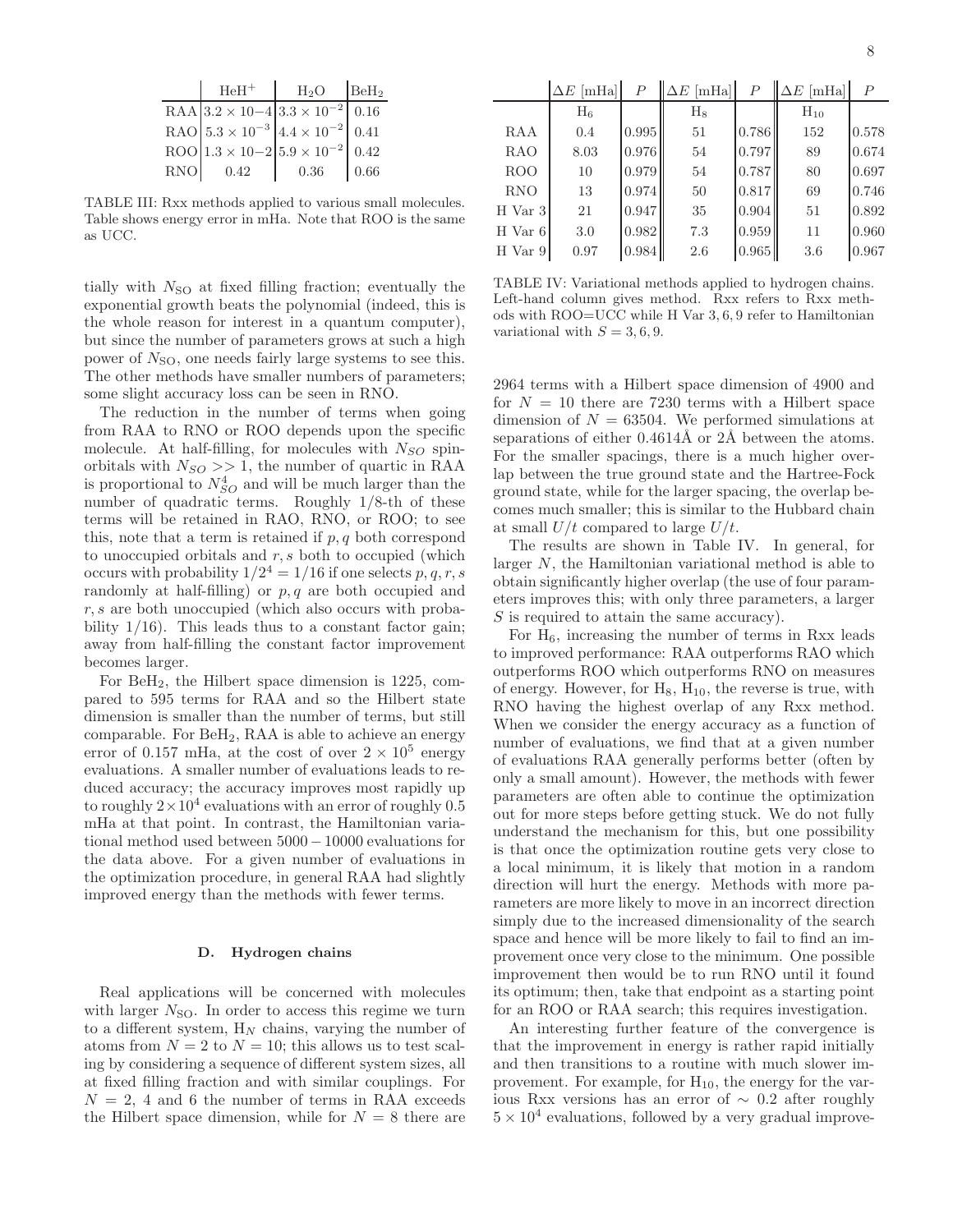ment, with the RNO numbers above occuring after over  $2.5 \times 10^5$  evaluations.

As N increases, we find that the annealed variational approach gets increasingly better than the UCC; the UCC shows good performance at small sizes, perhaps due to the large number of parameters compared to the Hilbert space dimension, but gets increasingly less accurate at large sizes and is more difficult to optimize. For the smaller spacing, Rxx performed relatively better but a similar trend was found.

A more flexible method for quantum chemistry is to use multiple steps (as in the Hamiltonian variational approach) but allow every term to have a separate parameters (as in UCC); we call such method TRxx for "time-dependent Rxx", where the "time" refers to different steps. Optimizing all these parameters may become difficult. Note that for Hubbard, the unitary coupled cluster method requires a large increase in circuit depth compared to the Hamiltonian variational approach due to all the additional terms in  $T$  and hence it is likely to not be suitable for that context unless particularly useful choices of a small number of terms in T can be found. The Hamiltonian variational approach can be regarded as a useful choice of which terms to take and how to vary them.

# IV. RESOURCE ESTIMATES FOR PRACTICAL APPLICATIONS

We want to end with a discussion about resource requirements for practical applications that might go beyond what can currently be done classically.

# A. Hubbard model

For the Hubbard model interesting results can be obtained for lattice sizes beyond  $10 \times 10$ , and thus with  $N \geq 100$  sites, which requires about 200 qubits (or slightly more for ancillas if we want to parallelize the circuits). As the circuits to implement the various terms in the Hamiltonian can be efficiently parallelized [12], the parallel circuit depth will not substantially increase except for the potential need to go to a larger number of steps S. In order to be competitive to the best classical variational wave functions and distinguish competing ground states (such as stripe oder versus uniform superconducting ground states) we need to aim for an error of  $\epsilon \approx 10^{-3}t$  in the energy per site [19].

Assuming a variance of order 1 for the measurement of the hopping terms  $c_{i,\sigma}^{\dagger}c_{j,\sigma}+c_{j,\sigma}^{\dagger}c_{i,\sigma}$  and a reduced variance of order  $1/U$  for the double occupancy term  $c_{i,\uparrow}^{\dagger}c_{i,\uparrow}c_{i,\downarrow}^{\dagger}c_{i,\downarrow}$  (due to a suppression of double occupancy to about  $t/U$  for large U) we get an error estimate of

$$
\epsilon^2 \approx U^2 \frac{t/U}{MN} + 4t^2 \frac{1}{MN},\tag{13}
$$

assuming M measurements for each of five terms (double occupancy, horizontal and vertical hopping for each of the spins) and using that we can perform  $N$  measurements in parallel in each of the runs. This is consistent with the number of samples that was found to be necessary comparing this to the values measures for small systems in Sec. II E. Using relevant values of  $t = 1, U = 8$ ,  $N = 100$ , we obtain  $M \approx 12/\epsilon^2 N \approx 120,000$  samples for each of the five terms, or about a total of 600,000 samples per energy evaluation. Again assuming gate times of order  $1\mu s$ , as in Sec. II E, the total estimated times needed to achieve convergence remains of the order of days when parallelizing the circuits, even considering that larger S and more energy evaluations might be required. While not trivial on a small quantum computer, this is potentially practical in the not too distant future.

#### B. Quantum chemistry

For quantum chemistry applications the required resources will be more demanding. Writing the Hamiltonian as  $H = \sum_{i=1}^{N_{\text{terms}}} h_i \mathcal{O}_i$ , where  $N_{\text{terms}}$  is the number of terms, and the numbers  $\mathcal{h}_i$  the coefficients of the terms  $\mathcal{O}_i$  we obtain for the error

$$
\epsilon^2 = \sum_{i} \frac{|h_i|^2 \text{Var}(\mathcal{O}_i)}{M_i},\tag{14}
$$

assuming  $M_i$  measurements of each of the operators  $\mathcal{O}_i$ , where  $Var(...)$  denotes the variance in the measurement of the operator for the given trial state. Minimizing the error for a total number of measurements  $M$ , we choose  $M_i \propto |h_i|$ , and bounding the variances by  $\text{Var}(\mathcal{O}_i) \leq 1$ we get

$$
M \approx \frac{\left(\sum_{i} |h_{i}|\right)^{2}}{\epsilon^{2}} \tag{15}
$$

As the variances of the (large) diagonal terms  $\epsilon_p$  and  $h_{pqqp}$  will be small for orbitals where the occupation number is close to 1 or to 0 (this holds for all orbitals in the molecules studied above), we will drop these terms from the error estimates and consider just the off-diagonal terms in the following order of magnitude estimate. Some of the off-diagonal terms have small variance. For example, any term  $h_{pq}$  in which  $p, q$  both have occupation number close to 1 or close to 0 will have small variance. However many off-diagonal terms have large variance; for example, a term  $h_{pq}$  where p has occupation number close to 1 and  $q$  has occupation number close to 0 has large variance. Hence, as a rough estimate, we treat the variance of the off-diagonal as a constant of order unity.

We find for the sums of matrix elements  $\sum_i |h_i|$  the values 11.3Ha for HeH<sup>+</sup>, 12.3Ha for BeH<sub>2</sub> and 36Ha for  $H<sub>2</sub>O$ , which results in  $10<sup>8</sup>$  to  $10<sup>9</sup>$  required samples for each energy evaluation to achieve an error of 1mHa. This is about a factor 1000 larger than for the Hubbard model, which already needed on the order of a few days to be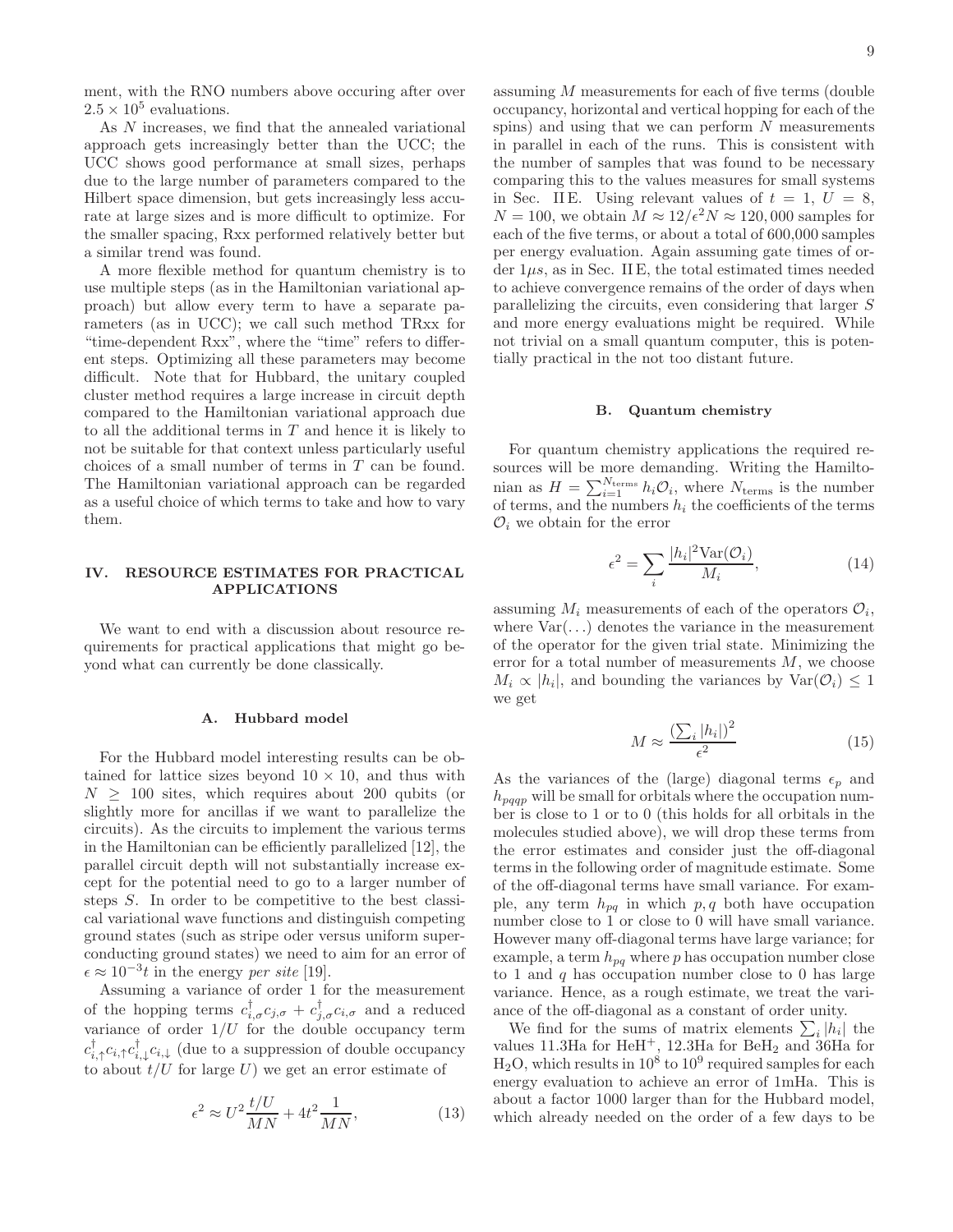optimized at an assumed  $1\mu s$  gate time and measurement time. Considering additionally that the circuits are more complex, this will require a massively parallel cluster of quantum computers to perform the simulations for small molecules in a reasonable time.

Moving from these toy problems that can easily be simulated classically to a more challenging problem, such as  $Fe<sub>2</sub>S<sub>2</sub>$  in a small single particle basis (STO-3G with  $N = 112$  spin-orbitals) we have  $\sum_i |h_i| \approx 3$  kHa, thus requiring about  $10^{13}$  samples per energy evaluation. Even assuming that still only about  $10^6$  energy evaluations could be sufficient to optimize the ansatz, the required number of  $10^{19}$  total samples is too large for the variational algorithm to be practical in this form. For this model, a single instance of the Hamiltonian circuit is on the order of  $2 \times 10^8$  gate executions, which is an estimate of the cost to prepare a sample using either a UCC method truncated at all four fermi terms or the Hamiltonian variational method. This amounts to a total of  $10^{26}$ gate operations assuming  $20 - 30$  commuting terms are measured on each sample. This estimate assumed that all of the energy evaluations in the optimization were conducted at the same accuracy as the final estimate; potentially some of the earlier energy evaluations could be conducted at lower energy accuracy, but following a noisy search to the minimum may require that many steps of the evaluation be conducted at higher accuracy than the final evaluation, since we have found that often only a very small improvement in energy is obtained on each step of the search.

### V. DISCUSSION

We have presented a method of constructing variational states for arbitrary Hamiltonians, and tested it numerically. Preparation of quantum states using short quantum circuits is likely the lowest hanging fruit for small quantum computers to achieve quantum supremacy, and outperforming classical computers. No expensive quantum error correction may be needed if the gate fidelity is high enough to allow a short quantum circuit to succeed in preparing a state.

We find that a modest number of parameters enables us to obtain a very large overlap with the ground state, helping reduce the number of evaluations required to obtain good values of the parameters. Of course, the minimum possible circuit depth is attained simply by declaring the class of variational states to be "all states that can be constructed with unitary quantum circuits of given depth". However, this would require an impractical optimization. The method here allows us a flexible class of states with a small number of parameters, with the circuits chosen from the terms in the Hamiltonian. We find that for larger systems with stronger interactions, this approach is able to obtain significantly higher overlap than ansatz wave functions based on the unitary coupled cluster formalism or its Rxx variants.

Although the state preparation is fast, the number of measurements required to estimate the energy with sufficient accuracy is a huge challenge. While the estimates for interesting quantum chemistry applications are astronomical and the variational algorithm for these problems thus impractical in its current form, the demands for the Hubbard model are less challenging. There, the smaller number of terms, limited energy range and translation invariance help reduce the required number of measurements to make a quantum variational approach potentially practical, although still demanding.

We have also given a detailed numerical simulation of UCC and Rxx for a variety of systems, obtaining better understanding of its convergence properties. Further, we have shown that small Trotter numbers suffice, reducing circuit depth for this algorithm.

A less demanding application may be to use these ansatz wave functions for state preparation, which uses shorter circuits than would be needed if one instead prepared the state by adiabatic preparation. We have attempted to compare this by optimizing the parameters in an anneal for the Hubbard model: we consider an anneal using a linear path from the model at  $U = 0$  to the final model at  $U = 2$ . This linear path was implemented by discrete time steps dt on the quantum computer, evolving using a second order Trotter-Suzuki for each time step (hence, the individual rotations in this Trotter-Suzuki evolve by time step  $dt/2$ . Thus, there are two parameters that quantify the anneal: the total annealing time T, and the time step dt. The ratio  $T/dt$  is the number of second order Trotter-Suzuki steps that must be implemented. We optimized these two parameters separately to obtain the minimum ratio that achieved 0.99 or higher overlap with the ground state. For the  $N = 8$  model, this minimum was 8, to be compared to  $S = 3$  to attain this accuracy using the variational method. For  $N = 12$ , the minimum was 640, to be compared to  $S = 19$  using the variational method (the table shows only 0.9883 overlap for  $S = 19$ , but slightly higher overlap was obtained by targetting  $H_1$  on every step in this case). We expect that larger system sizes may lead to even more significant gains in depth.

This state preparation may be useful for measuring properties of the states, in particular when combined with the quadratic speedup of Ref. 12. Additionally, this state preparation may be useful for annealing to even larger states. For example, if we construct a short circuit to create a Hubbard model ground state on 12 sites (and indeed, one outcome of this work is that we have been able to find such a circuit using a classical computer), then one could create two or more copies of this ground state and then anneal from the Hubbard Hamiltonian describing 24 sites partitioned into 2 decoupled sets of 12 sites to the Hubbard Hamiltonian for 24 coupled sites. This is an example of the "joining" procedure of Ref. 12, using the variational method to simplify the creation of the decoupled systems.

We optimized the parameters by a search procedure